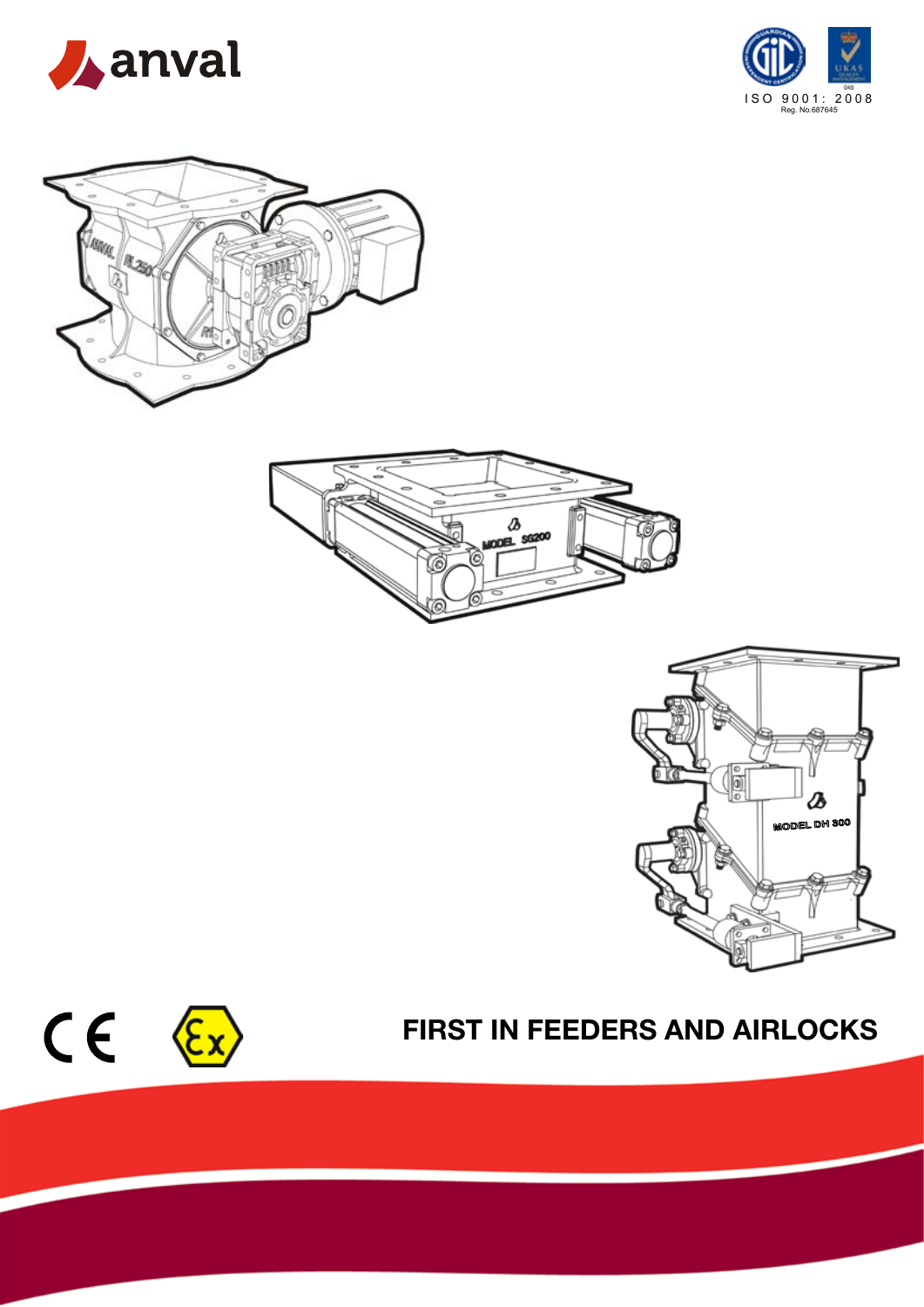

# WHO ARE WE ?

Anval an ISO 9001: 2008 company has built a reputation as the market leader in the design and manufacture of valves, feeders and airlocks. Born from the Australian thermal processing specialist Ansac, Anval is able to draw from over 30 years of industry experience to deliver the highest quality equipment into some of the most demanding applications in the world.

Anval are constantly developing and widening their range of equipment to cater for the increasingly demanding needs of their customers. While most industries routinely handle powdered substances en-mass, each material will have specific needs that will need to be tailored to ensure efficiency is maintained. From simple powder to raw coal, from sticky biomass to abrasive alumina. Anval's in-house engineering teams have provided solutions to a dazzling array of material handling problems.

Anval prides itself on using simple and robust design solutions to effectively fulfill customers' performance requirements. Committed to customer satisfaction, Anval will not only provide an effective design solution, but will also ensure spare parts supply and full service support throughout the life time of the product.

### **RL SERIES | Rotary Airlock Valves**

SIMPLE, STABLE & ECONOMICAL AIRLOCKS

Rotary air lock valves have applications in the control of both solid gas separation applications and solids metering. RL Series valves are ideally suited for air locks on dust collection systems or solids feeding applications and can service a very wide range of industries and applications. Comes in varied sizes from 150mm to 300 mm.

- Robust design & Cost effective
- No complex adjustments
- Minimum maintenance requirements
- Available in direct/chain drive types
- Excellent airlock performance
- Equipped with replaceable "Labyrinth Seals"
- ATEX version is also available.

### WHY US?

Being a customer centric organization, Anval believes in providing high quality, customized products and services to facilitate customer's business model in all possible ways.

The simplicity of the Anval designs means a relatively low maintenance requirement even under harsh operating conditions.

Our products and solutions have proven themselves across a wide range of industries and in some of the most demanding applications. We are proud to be the preferred suppliers of valves for the world's top mining and bulk material handling companies.

















# **BH SERIES | Rotary Airlock Valves**

#### HIGH EFFICIENCY BLOW THROUGH VALVE

BH Valves are uniquely designed for the pneumatic conveying systems to achieve a smoother flow of materials. Our BH series valves are used in the food, flour, grains, plastic, chemical, pharma and milling industries. Available in the range of opening sizes from 150 to 350 mm. Suitable for non abrasive products & can eliminate pressure drop to virtually minimal.

- Designed for pneumatic conveying systems
- Achieves the smoother flow of materials
- Easy to install and maintain
- Compact, simple and robust design
- Equipped with replaceable "Labyrinth Seals"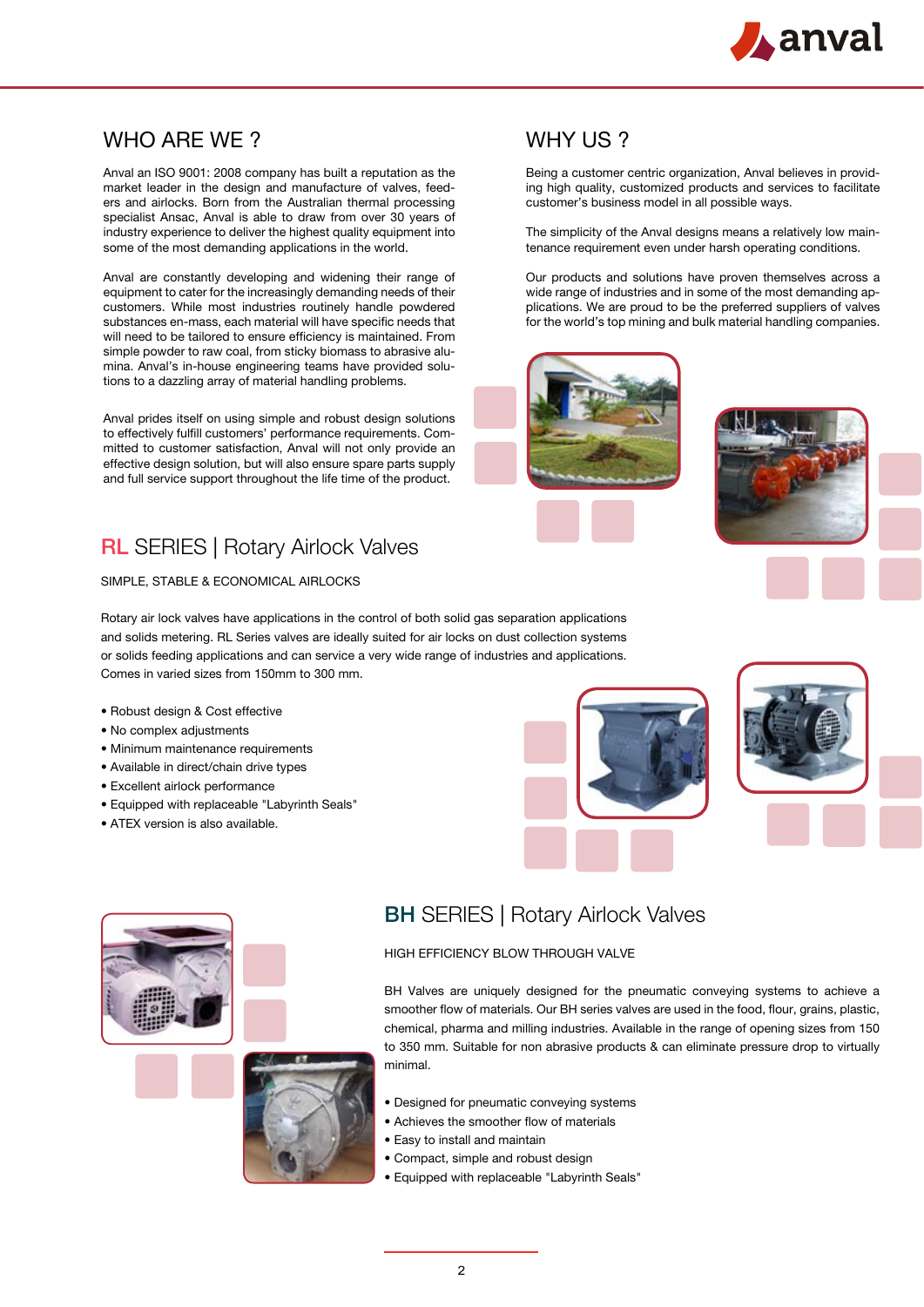



# **RH SERIES | Rotary Airlock Valves**

#### ROBUST, VERSATILE AND HIGHLY EFFICIENT

Anval RH series valves are ideally suited as airlocks on dust collection systems or solids feeding applications and can service a very wide range of industries and applications. Comes in varied sizes from 150 mm to 750 mm & even above if needed.

- Heavy-duty cast iron construction
- Available in a range of speeds
- Minimal maintenance
- Direct-mounted gearbox
- Can withstand higher temperature
- Equipped with replaceable "Labyrinth Seals"
- Higher pressure handling capability
- Wide selection of rotors
- Can be customised to specific requirements
- ATEX version is also available.

### **RFS SERIES | Rotary Floating Shoe Valves**

THE TOUGH, HARD WEARING AIRLOCK OR METERING SOLUTION

The RFS Series body is built from a single piece of hard wearing cast iron with bolts on side plates and a rotating, webbed rotor set within the body. This unique design enables the valve to opeate efficiently in both positive and negative pressure environments. In most cases the Anval Rotary Floating Shoe Series Valve offers up to 4 times the life of a standard Rotary valve, providing unparalleled value for high wearing applications. Comes in varied sizes from 250mm to 750mm as standard & customisable in larger sizes.

- Ultra heavy duty cast iron construction
- Ceramic tipped rotor to minimise wear
- Adjustable, hardened cast iron shoe
- Available in direct drive or chain drive
- Can withstand higher temperature
- Higher pressure handling capability
- Available in a range of speeds
- Can be customised to specific requirements
- ATEX version is also available.



### **RS SERIES | Rotary Airlock Valves**

#### CORROSION RESISTANT ROTARY VALVES

Anval RS series rotary valves are in complete cast Stainless Steel construction with internal surfaces machined to high precision. These valves are ideally suited for chemical, plastic, animal feed, milling, metallurgy, flour-mills and other food industries to counter corrosion rust or stain problems. Comes in varied sizes from 150 mm to 300 mm as standard and customisable in larger sizes.

- Available in direct or chain or inline drive arrangements
- Mirror finish options
- Minimal maintenance
- Can be customised to specific requirements
- Equipped with replaceable "Labyrinth Seals"
- Wide selection of rotors
- ATEX version is also available.